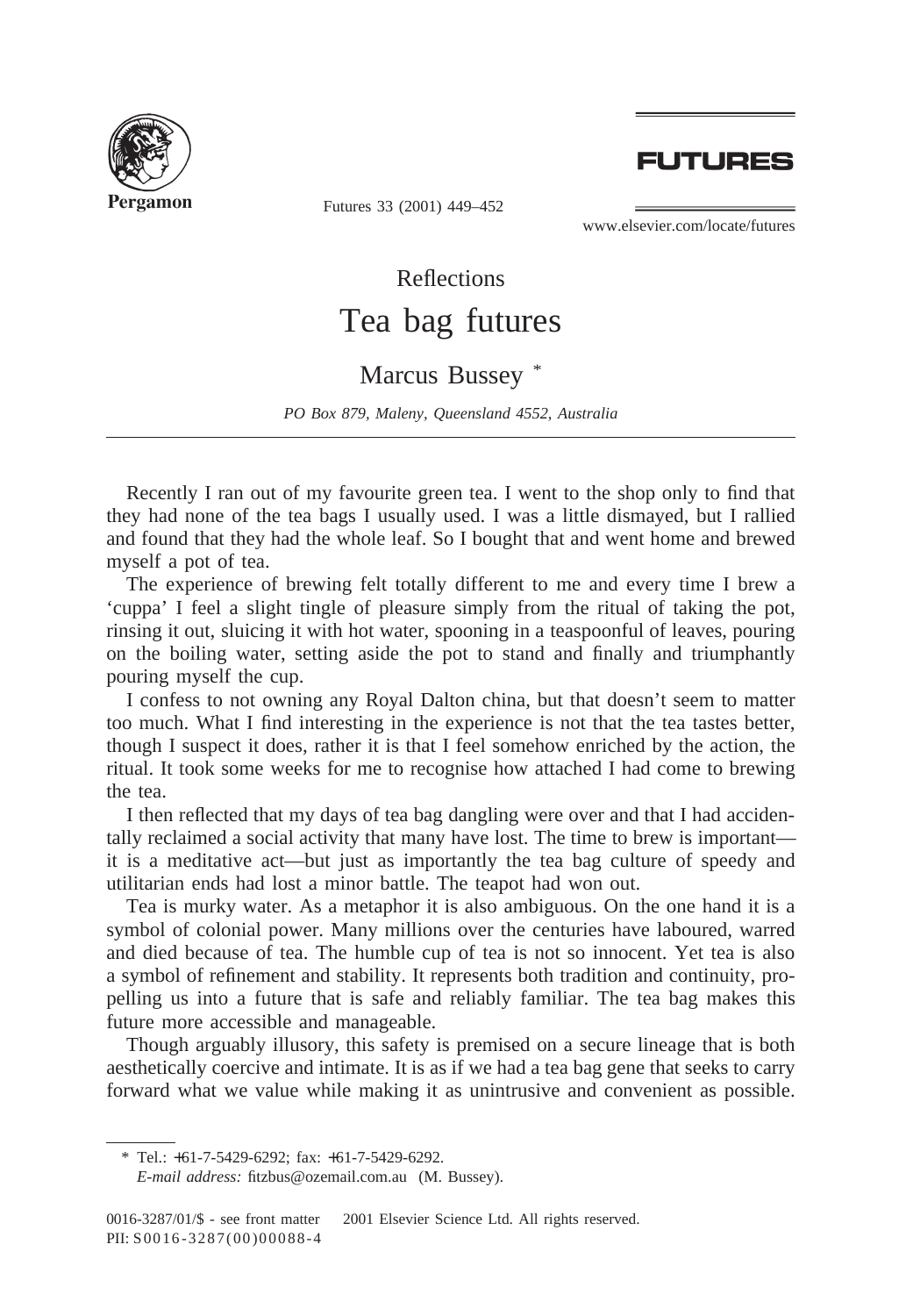The irony is that the tea bag as metaphor is deeply fractured. It levels the heights of great culture, a truly proletarian deed, bringing it within the grasp of all while being itself the antidote to cultural sensitivity of any kind. Within its powdery heart lies the beauty and elegance of the Japanese tea ceremony—lineage—and the British attachment to tea as a symbol of home and hearth—intimacy.

As modernity crashed upon the twentieth century time became more and more precious and the quick, the instant became both fashionable and necessary. The age of the tea bag began in the offices and work places of people forever under pressure. It also quickly made the transition into the home when family members needed to grab a cuppa on their way to work or in the space provided by advertisements on the television.

It was not only quick—it was clean and efficient. No more tea leaves under the rose bush or clogging up the sink. In so many ways the instant has simplified our lives, relieving us of the burden of mundane reality. Eating out means no more dishes. Dishwashing machines mean no more messy benches and sinks filled with yesterday's dishes. And thank god for disposable nappies! What a relief. A small price to pay for some ironic tension in our lives.

My grandmother died emptying the teapot under the rose bush at the rear of her home. She was an expansively British matron who had maintained her sense of self through decades of tea drinking, usually with other women, in the uncompromising Australian wilderness. To her generation tea was the blood of social life, an affirmation of the culture she had left behind and sought to establish in a new land.

Tea got the Brits through the war with Hitler. If Hitler had had the imagination to stop tea imports in the crucial years of Britain's single-handed resistance to Nazism (1939–40) we might be living in a different world today. Tea rations were increased during 1940 as it helped the average Briton be stoic in the face of what appeared to be enormous odds.

Yet tea, though deeply associated with things British, has a very exotic and pluralist nature. As a beverage it is associated around the world with friendship and conviviality. Russians stew it in samovars, Tibetans boil it with yak butter, Indians and Pakistanis flavour it with cardamom and other pungent spices. The Turks drink more tea than coffee despite being associated with the latter. Tea and China go hand in hand, not just because that country is the birthplace of tea but because peasant communities today still produce awesome amounts of tea through traditional methods.

During the Cultural Revolution, Mao Zedong attempted to end the Chinese habit of drinking tea in public because it was perceived as an inefficient use of time. Tea, despite being seen as un-American, is still drunk in vast amounts in that country. And the Japanese managed to raise the art of tea drinking to a mystic experience of Zen mind in the famous tea ceremony.

Tea production worldwide is still increasing. People can't get enough. It was the problem of not getting enough that led the British to engineer the Opium War with China and also create their own plantations in their colonies around the world, forever changing the shape—physically, culturally and economically—of the countries that proved best suited to its growth and production. Having to pay extortionate taxes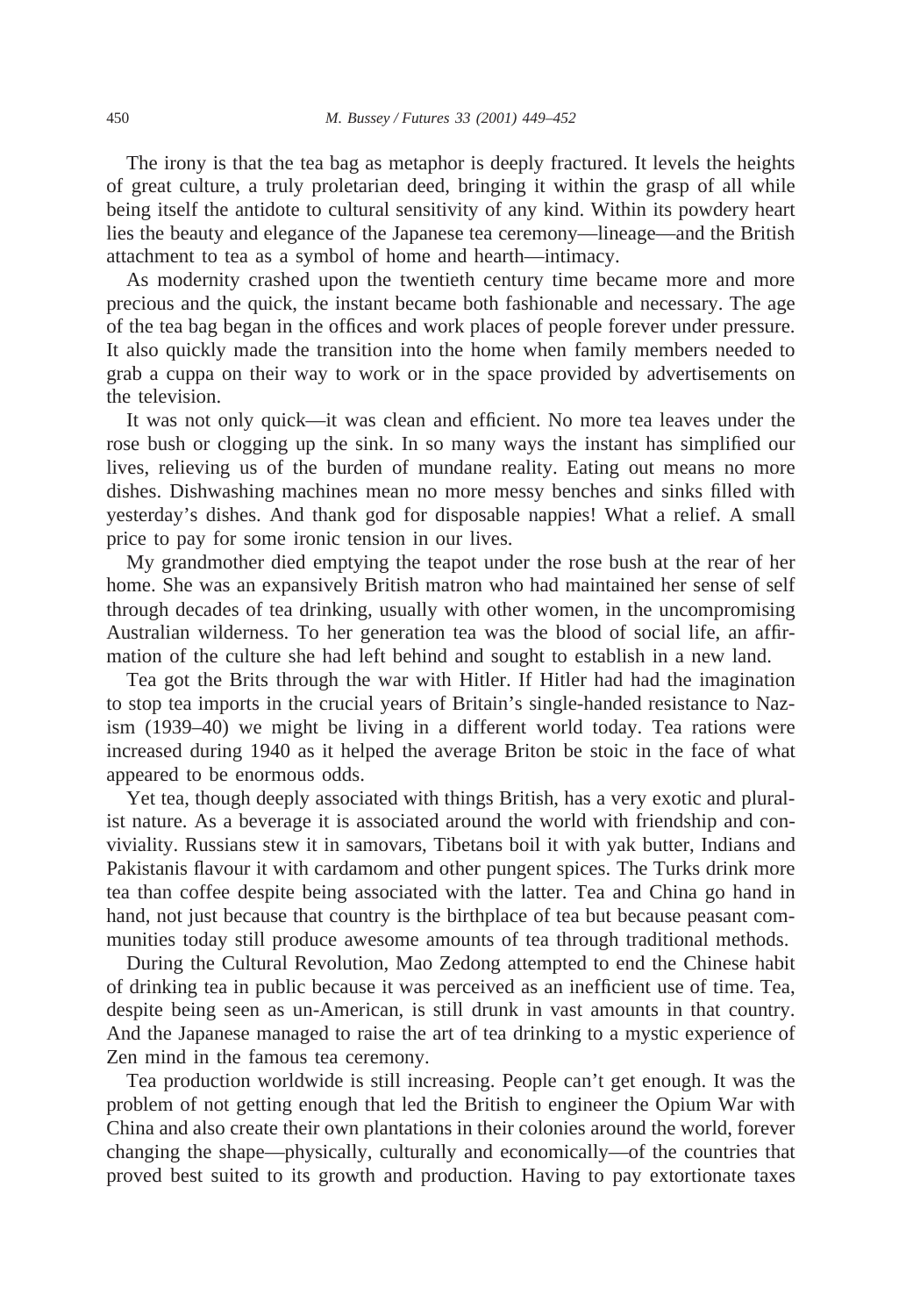on tea, a favourite drink in the American colonies, precipitated the famous Boston tea party. There is no doubt that tea has changed the face of history.

What is most interesting about tea though is the way it has been adopted by such a diverse array of cultures. As Kakuzo Okakura, author of the famous 1907 *The Book of Tea* wryly observed, humanity seems to meet in a cup of tea. There are as many different ways of drinking tea as there are peoples who drink it. Tea has adopted the cultural intricacies of the peoples it has come in contact with. Unlike other commodities of the global market which owe their success to their uniformity, tea is unique in that it is a heterodox phenomenon, blending in to each culture and being identified with it as an essential part of social discourse.

The tea bag is simply the industrialised answer to the compressing of social discourse and cultural dynamics. Sixteen percent of tea worldwide is consumed via the tea bag. And all of that in western industrialised countries. It is only in these countries that time has been constrained to such an extent that the tea bag—always an inferior tea—has been able to take hold. Industrial time makes of the tea bag a clean and efficient marvel of engineering.

The unity found in tea belies its colonial past. Tea, like bureaucracy, economic impoverishment, environmental degradation and tribal division, is a legacy of colonial power. The unity is in fact to be found in a shared post-colonial trauma experienced by the vast majority of humanity, all of which is happily overlooked through the sweet haze of a steaming cup of tea. Tea's ready admission into the cultural hearts of people worldwide is a tribute to the cosmopolitan spirit, a spirit which embraced all-comers, and allowed the fingers of colonialism to strike at the very hearts of cultures worldwide.

The futurist Rick Slaughter is fond of pointing out: everything has a cost. The friendships shared over tea worldwide have been bought at the cost of colonial intrusions into many quarters. Similarly the tea bag is efficient, clean and speedy in an economically rational world, a world driven by restless energies, predatory yet dynamic—the tea bag can even be said to have a certain elegance: streamlined purpose and clean exit.

It has stripped back our culture just as it draws in the forms of other cultures. My green tea is not an Anglo-Saxon brew even though I am. Globalism in the form of the tea bag from Hell has entered our kitchen and we can be as cosmopolitan as we like sipping tea from Formosa, or Sri Lanka, India, Australia, Tanzania, South Africa. Thus the tea bag has the potential to provide a multicultural gloss to life without the substance.

Our inability to grasp deeper cultural forms is due to our tea-bag mind set which is often restricted to the realm of litany where consciousness is simply well packaged and disposable There is no doubt that tea-bag consciousness is lazy. Not because it is quick, but because it lacks the mindfulness to engage with culture in a meaningful way. Any time-saving device has the potential to unleash energy for more mindful higher-order tasks but what happens when the time is made, yet no higher order is perceived? If the tea bag allowed us the time to develop relationships, reflect more deeply, engage more effectively in nurturing sustaining actions, then it would be a boon. Yet it has corroded our sense of time and self. Its very accessibility has been